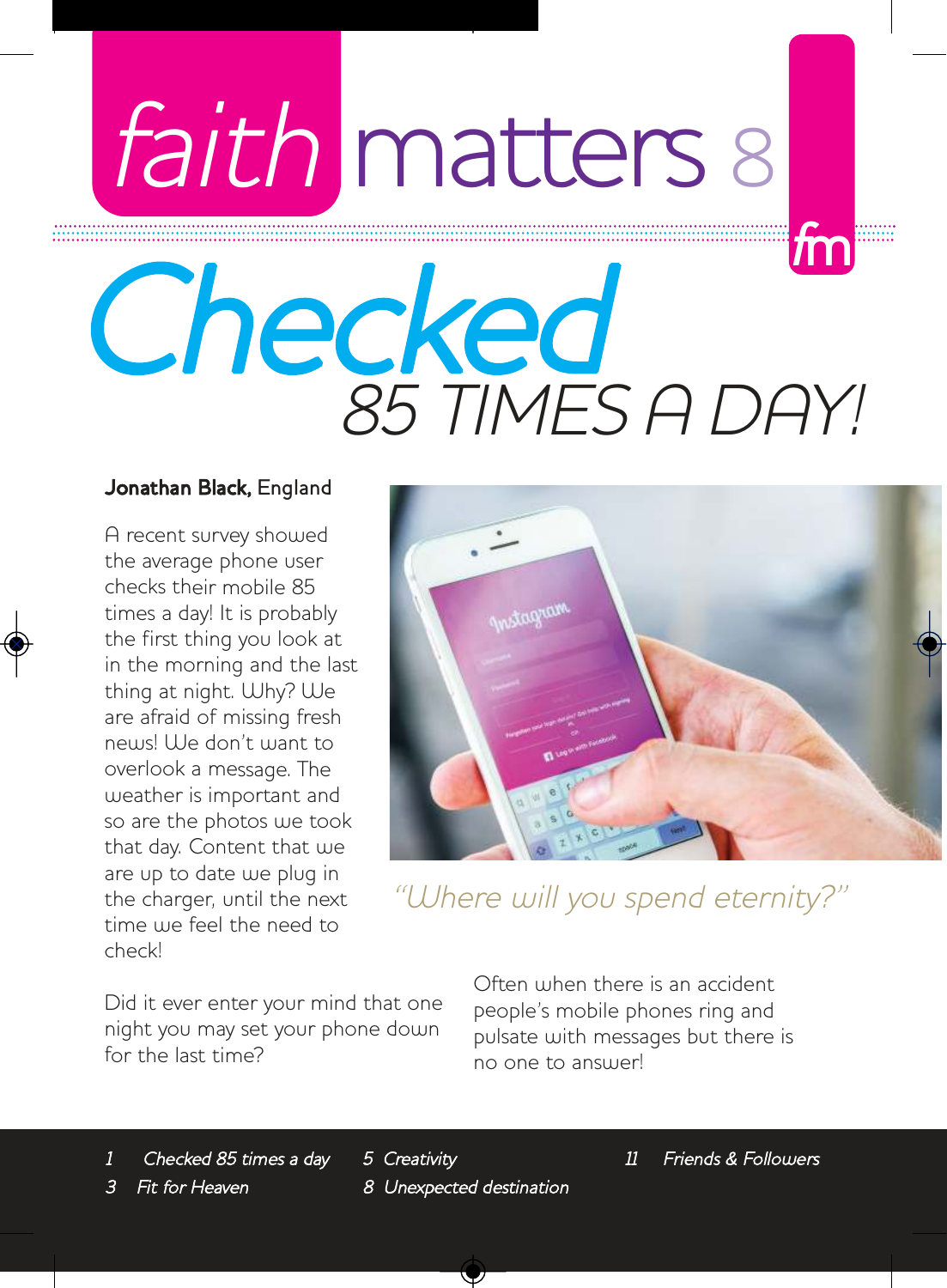



We assume life will go on indefinitely, but the Bible says, 'It is appointed unto men once to die, but after this the judgment'. The evidence agrees. 150,000 people die every day on planet earth from various causes. Check it out on Google! That is why as you close your eyes at the end of a day, having checked all your messages you may have missed the most important message of all! You have answered all your emails but failed to respond to the greatest invitation of all! You are not only sleeping physically but sleeping spiritually!

What if you never pick up that phone again? You will enter a realm the Bible calls eternity. Your eternity will arrive via the doorway of death. You will have stepped into a world where there is no internet connection, no 'followers' and no 'snapchat' because eternity is endless. The only news will be that you have arrived! But where?

Does Jesus Christ await your arrival in Heaven? Or is the Devil following you with a 'thumbs up' until he has you over the finishing line of life's 'rat race' into an eternal Hell? What you do with Jesus Christ in time decides where you will be in eternity. You need Christ to get to Heaven because your sin separates you from God who is holy. You are

unclean by God's standard and can only be cleansed by one who is 100% clean – that means 'sinless'. Jesus Christ never sinned, He could not sin, Why did He die then? 'Christ died for our sins.' 1 Cor. 15. 3.

God, in His infinite love, sent Jesus Christ, who willingly paid the price for your sins, and mine, upon the cross. His death was not accidental. His purpose in living was to die for sinners. But death couldn't hold Him, and He rose from the dead and so today offers eternal life to every individual who believes on Him by faith. Baptism cannot save, religion cannot save, Christ alone can save.

If you never send another text or tweet make sure you have the most important thing anyone can have, eternal life! It never goes out of date; it will never need to be updated, recharged and can never be lost.

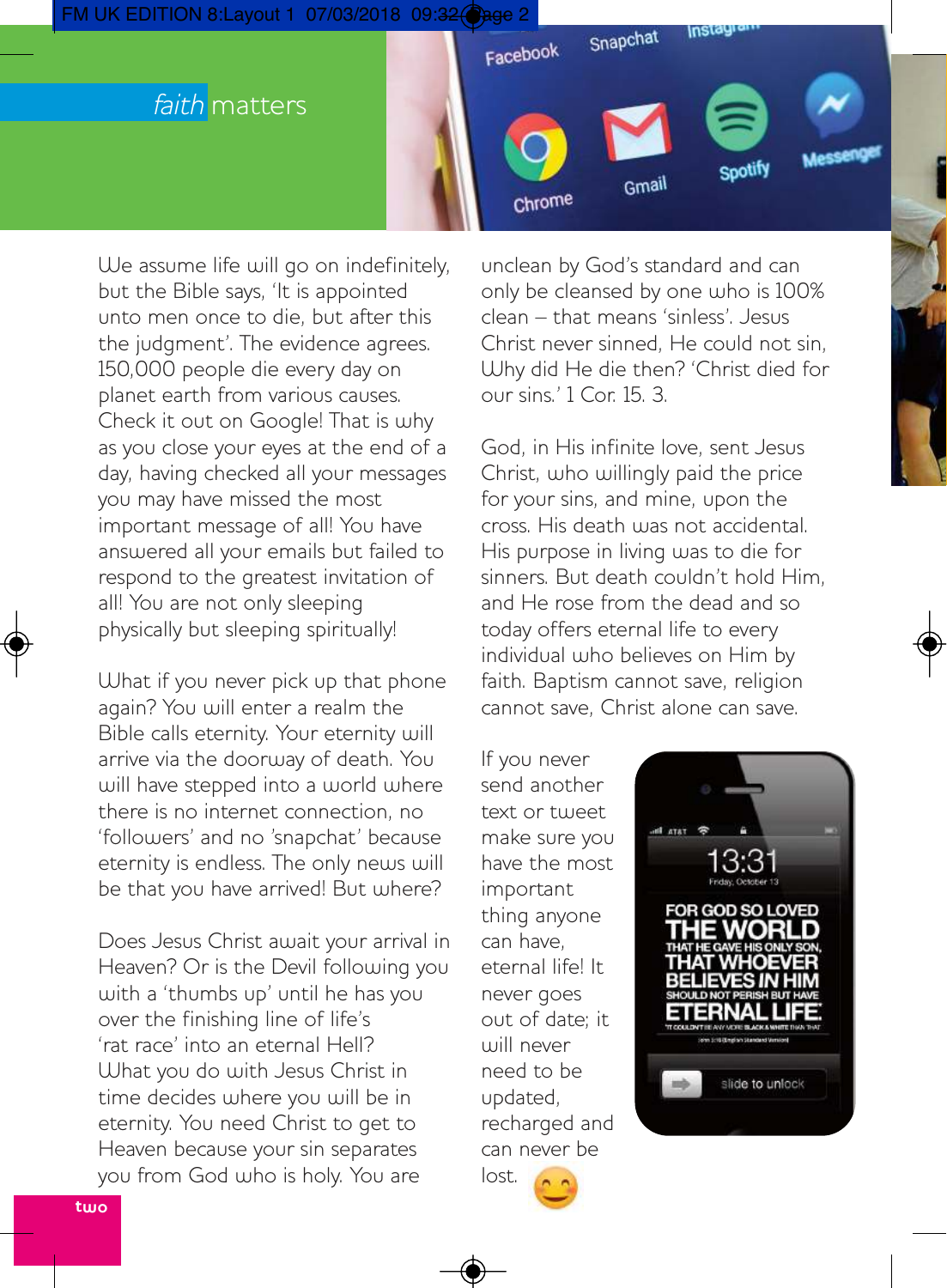

#### Dr. P. Mullan, Ayr, Scotland

In the last few years, I have been struck by the increasing popularity of fitness clubs and gyms. With each passing year, it seems that several new gyms pop up around town. Recent data shows there are now over 9.7 million fitness members in the UK and one in every seven people in the UK is a gym member. More and more people are realizing the importance of regular exercise, as recommended by the NHS.

Some have taken this to another level altogether, for example, running triathlons and marathons. The reason they put their bodies through such pain is to build their strength, improve their cardiovascular fitness and, ultimately, to ensure they remain as healthy as possible. Do you ever find it odd that people will do so much to get physically fit, and yet make no preparation to become fit for heaven? The Bible teaches that heaven is a real place. It describes it as perfect, with no sorrow, tears or death. It is where God lives, the one who wants to bring us into a relationship with Himself. There is ample evidence for God's existence in the creation all around us, in the reality of our conscience and in Christ's life, death and resurrection.

The Bible teaches that use are unfit for heaven because of our wrong thoughts and actions:

'there is no difference, for all have sinned and come short of the glory of God', Rom. 3. 23.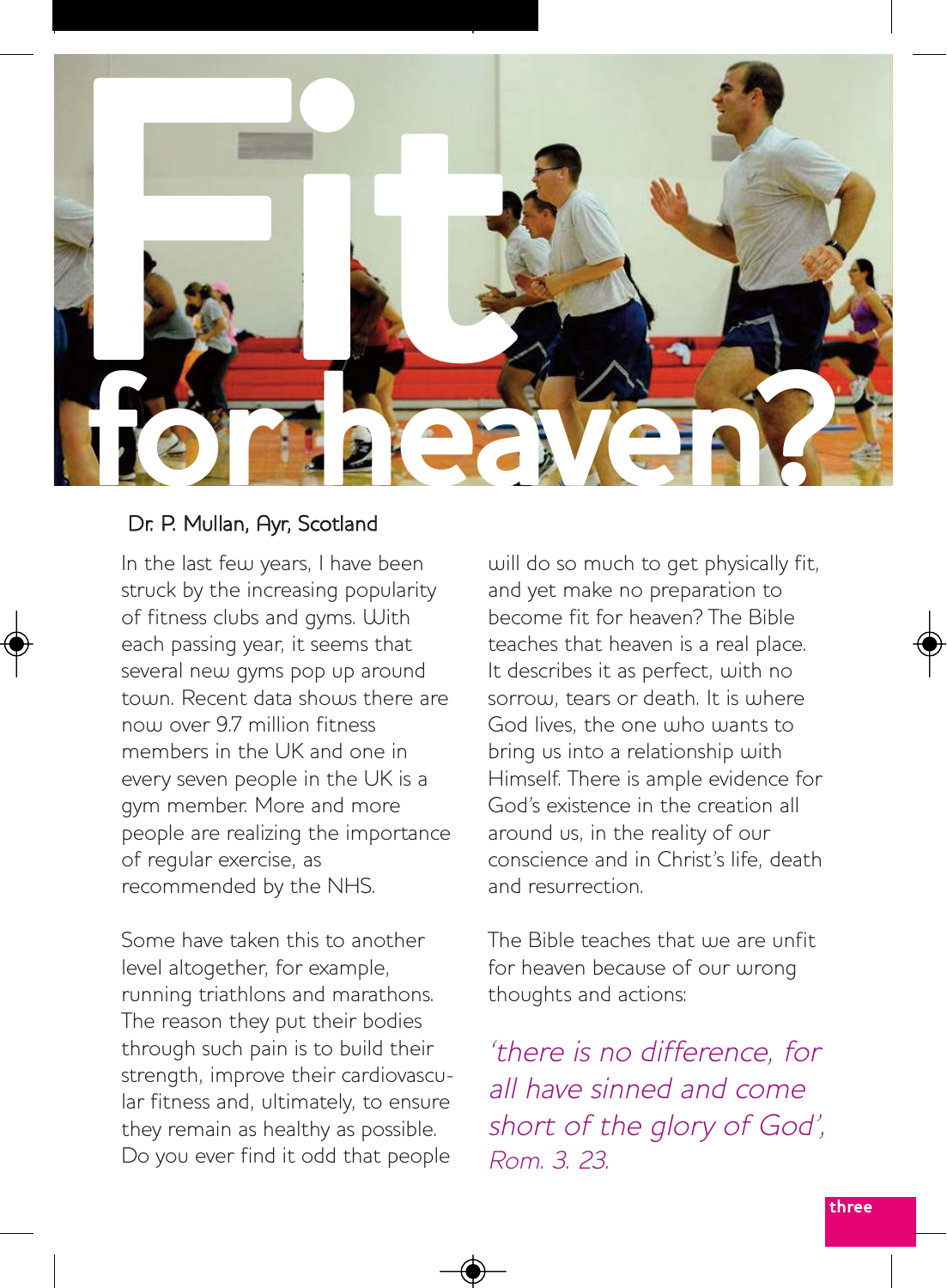#### faith matters

Every single human, except the Lord Jesus, is guilty of breaking God's perfect standards. We all have a past full of regrets and shame. Each of us is plagued by greed, lust and self-righteousness. We are clearly unfit for heaven, and, as guilty sinners, we rightly deserve God's judgement in hell.To get physically fit, people exercise regularly with great discipline, and often go on special diets. However, getting fit for heaven is not a matter of personal endeavour. It does not happen by attending religious services, or going through certain rituals. The Lord Jesus once told one of the leading religious leaders of his day, 'Except a man be born again he cannot see the kingdom of God', John 3. 3. He was pointing out that we need a spiritual change to fit us for heaven. We need to be given eternal life by God himself. Without this new life from God, we will never see heaven. Another passage in the Bible makes it clear how we can get to heaven, or be 'saved', 'For by grace you are saved through faith, and that not of yourselves, it is the gift of God, not of works, lest any man should boast', Eph. 2. 8, 9.

God will freely give eternal life to any who will repent of their sins and put their faith in Christ. We

need to depend on Christ alone, because Christ alone has died for sinners: 'While we were yet sinners, Christ died for us', Rom. 5. 8.

#### 'Our own good works will never fit us for heaven'

It seems strange that, for many, getting physically fit is far more important than getting fit for heaven. The possibility of being lost for all eternity appears to be of no consequence. Of course, it can be easy to get caught up in what we can see, and how we look, yet the word of God tells us that it is the unseen which is more important: 'The things which are seen are temporal; but the things which are not seen are eternal', 2 Cor. 4. 18.

The Bible points out that that physical fitness can only benefit us in a limited way. Being fit for heaven, however, has never ending blessings: 'For bodily exercise profits a little, but godliness is profitable for all things, having promise of the life that now is and of that which is to come', 1 Tim. 4. 8. Your spiritual need is far more important than your physical needs. Being fit for heaven should really be your top priority. Is it?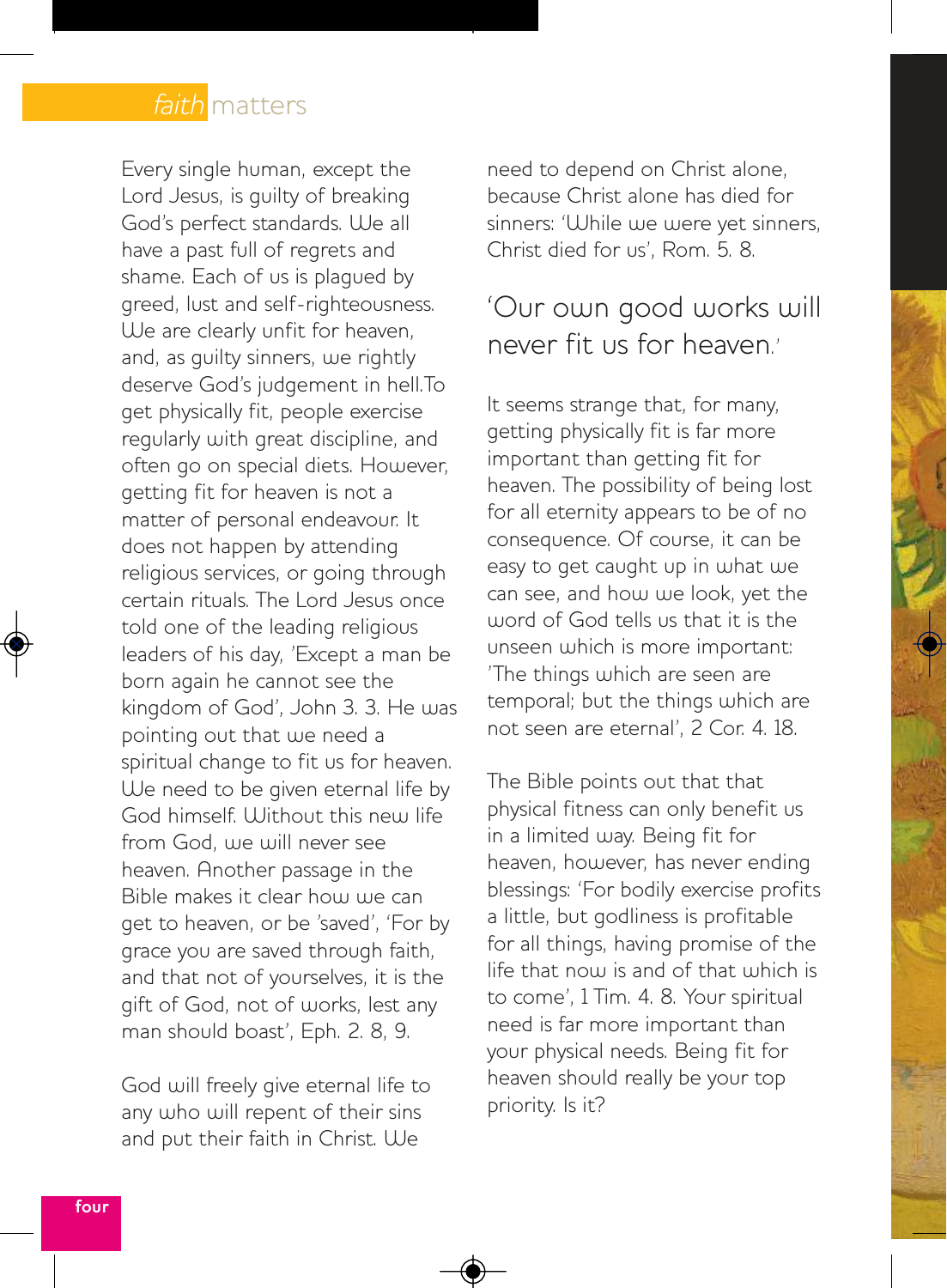CREAT. VIT**Y**



There is a world of difference between being inventive and being creative.

Animals are inventive. They can, to limited degrees, problem-solve. They can adapt to fit and survive in new surroundings. They can intuitively devise ways of ensuring their young are protected and nurtured. They can build astonishingly complex utilitarian structures. But they never create anything just for the sheer pleasure of it. Human beings are the only animals who create objects for no other purpose than their own pleasure and satisfaction.

Humans paint, write poetry, sing,perform music, compose, lay out a flower bed, all creative as opposed to utilitarian acts. Men and women make things of beauty for no other purpose than so that they, and other humans, can enjoy them. And when we create something for our own satisfaction and pleasure, we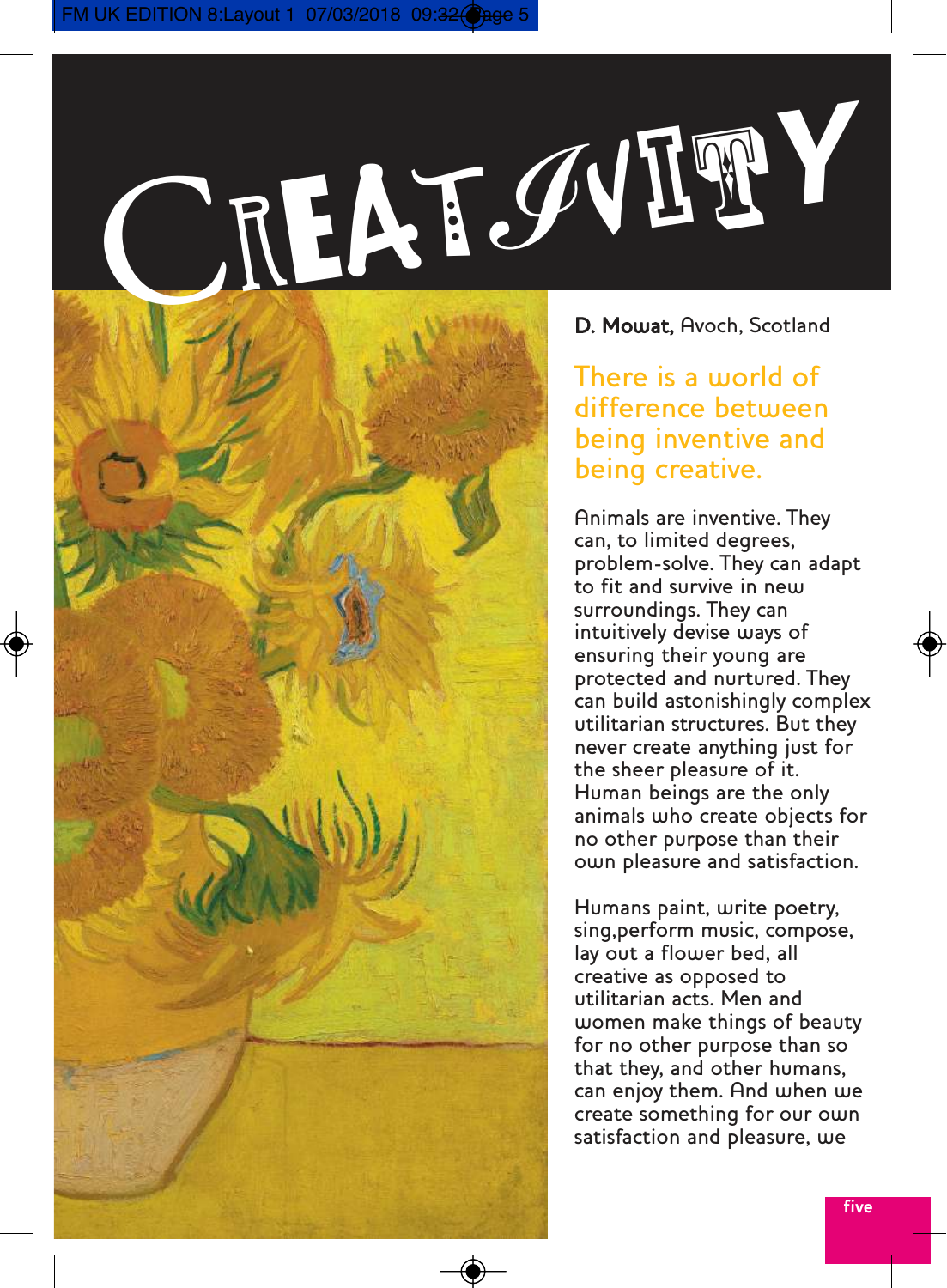

unconsciously attest that we were made in the image of a God who is creative. Great works of art, Handel's Messiah, Van Gogh's Sunflower, Milton's Paradise Lost, Shakespeare's Julius Caesar – all stand as eloquent and beautiful witnesses to a creative God.

When we use our imaginations to contemplate and plan something not already in existence, we show that we are made in the image of an intelligent, imaginative God. Albert Einstein said, 'The true sign of intelligence is not knowledge but imagination'. When a toddler picks up a crayon and starts to draw a crude picture, he is telling his delighted parents that he has one of the defining traits of humanity, creativity. The Bible begins with creativity – 'In the beginning God created the heavens and the earth', Gen. 1. 1. Creation (of anything) presupposes purpose and pleasure.

God created the universe for His own glory, and frankly took delight in what He had created. Again and again, in the opening chapter, we read, 'And God saw that it was good . . . And God saw that it was good', God's purpose was that this creation would express something of His own character, and contribute to His own glory.

However, the story of the Bible rapidly takes a downward plunge. Through man's disobedience, sin invades the planet. Instead of reflecting the image of God, man is distorted in his character, and

creation is blighted and bound. God given creative talents intended for man's enjoyment and God's glory become self-centred, twisted, corrupted. And so art, poetry, and music begin to be used to celebrate and express abominable evils and sins. None of this caught God by surprise, however. His plan was always that there would be a new creation. Paul

'If anyone is in Christ, he is a new creation. The old passed away; behold, the new has come', 2 Cor. 5. 17.

writes in the New Testament, Christians are described as the first instalment of God's new creation, Jas. 1. 18. The good news of the Christian message is that God is re-creating men and women. Broken, sinblighted lives are being restored and reshaped.

Characters are being changed. And it will end in glory. God's original creative intent will be fulfilled, and, ultimately, He will be delighted and satisfied with 'a new heavens and a new earth' that will radiate His glory and character. The message of the Bible is that you can be part of this glorious re-creation. The problem of sin, which has blighted our lives and condemned us to the judgement of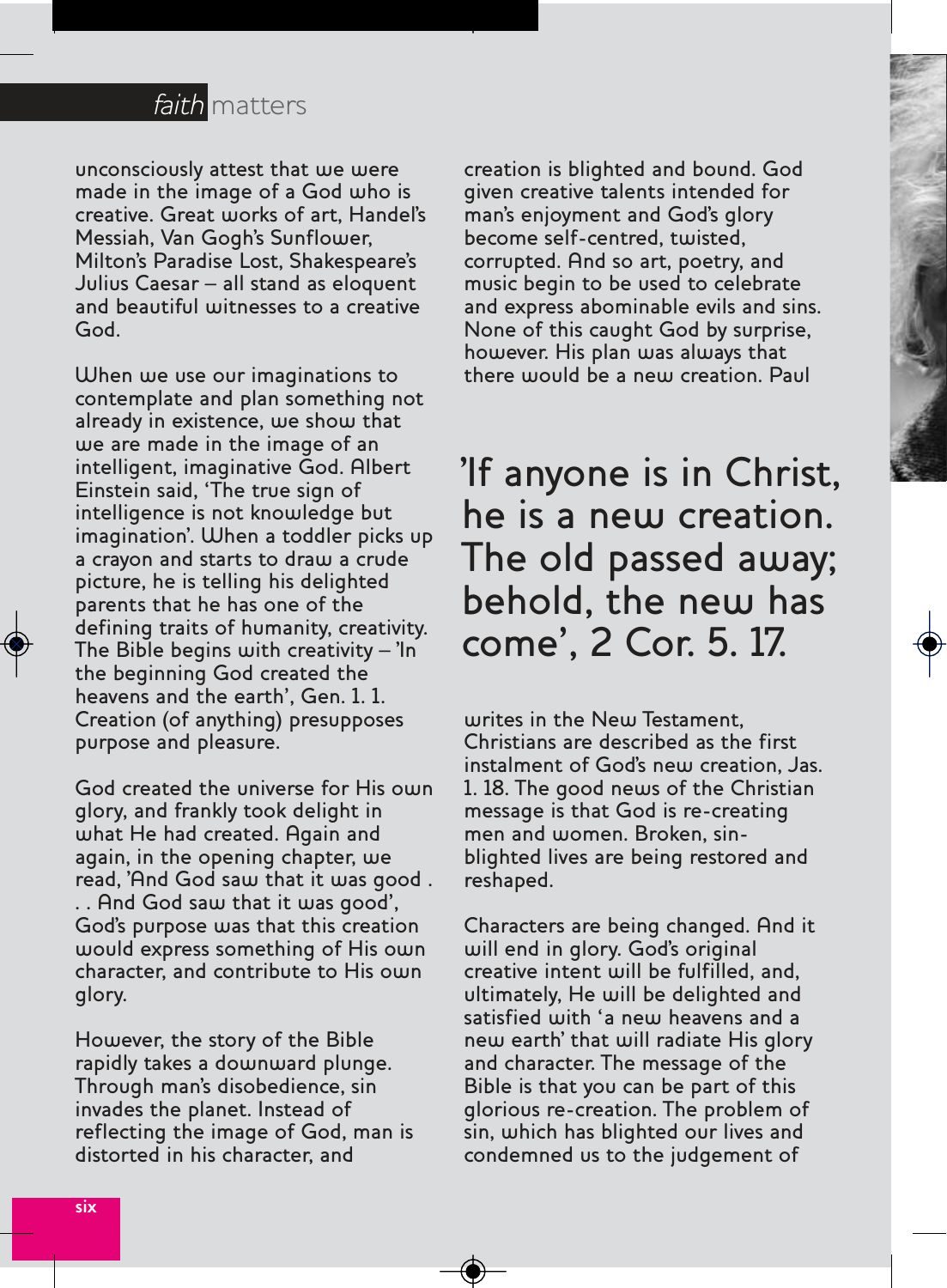FM UK EDITION 8:Layout 1 07/03/2018 09:33 (



'The true sign of intelligence is not knowledge but imagination.'

#### Albert Einstein

God, has been dealt with fully by God Himself. By sending His Son into the world, God signalled His intention to recover and restore lost humanity. By dying for our sins on the cross, Jesus has made it possible for God to be true to His standards, and at the same time, save those who trust in His Son. The resurrection of the Lord Jesus from the dead shows that His death has met all God's demands and that there can be a new beginning for creation.

The Bible describes those who have turned from their sins and trusted the Lord Jesus as 'His workmanship, created in Christ Jesus', Eph. 2. 10. God wants to re-create your life today, to

transform your character and give you a glorious future. Are you willing to experience the creativity of salvation?



'The resurrection of the Lord Jesus from the dead shows that His death has met all God's demands'.

**seven**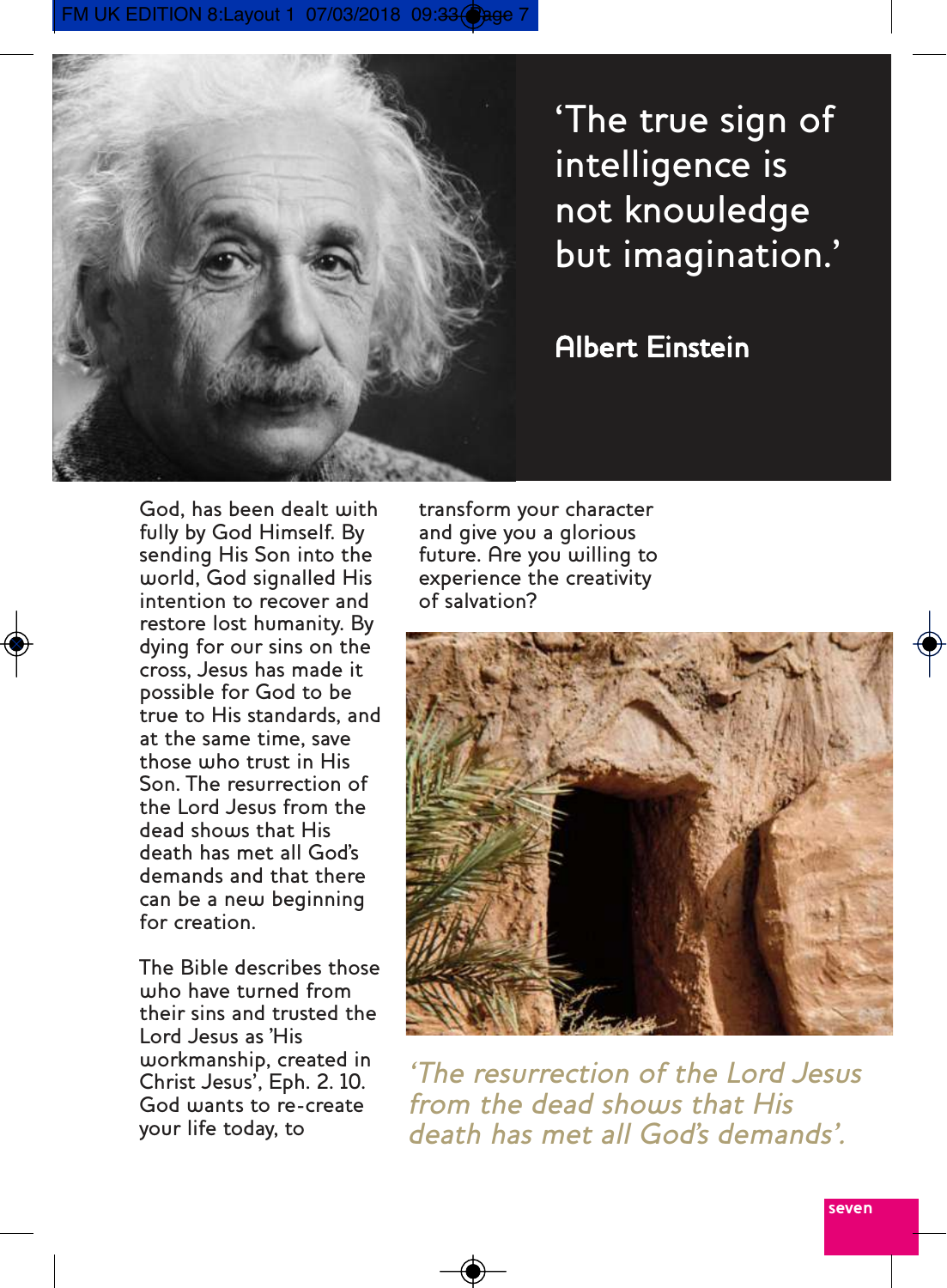

# UNEXPECTED DESTINATION

Fraser Munro, Scotland

Throughout life we make a series of journeys. Some are long; others are short. Some are for pleasure; others are for business. Some are chosen; others are compulsory. Some routes are new; others are familiar. At the start of each journey, however, is the expectation that the intended destination will be reached. If this is not the case, the consequences can range from inconvenience to disaster. Of course, life itself is a journey. The greatest of all journeys! This journey does not end at death. There is something more. There is something

beyond. Many recognize the reality of this fact. They seek to live in such a way that when life on earth is over heaven can be entered and eternity can be enjoyed. This is a popular view. To millions all over the world, this seems reasonable. This seems right. Surely God will be satisfied if I have tried my best! What more could I do? What more could He want? Uhen we turn to the Bible however, we discover God's response to such a philosophy. A response so significant that it is stated twice – in Proverbs chapter 14 verse 12 and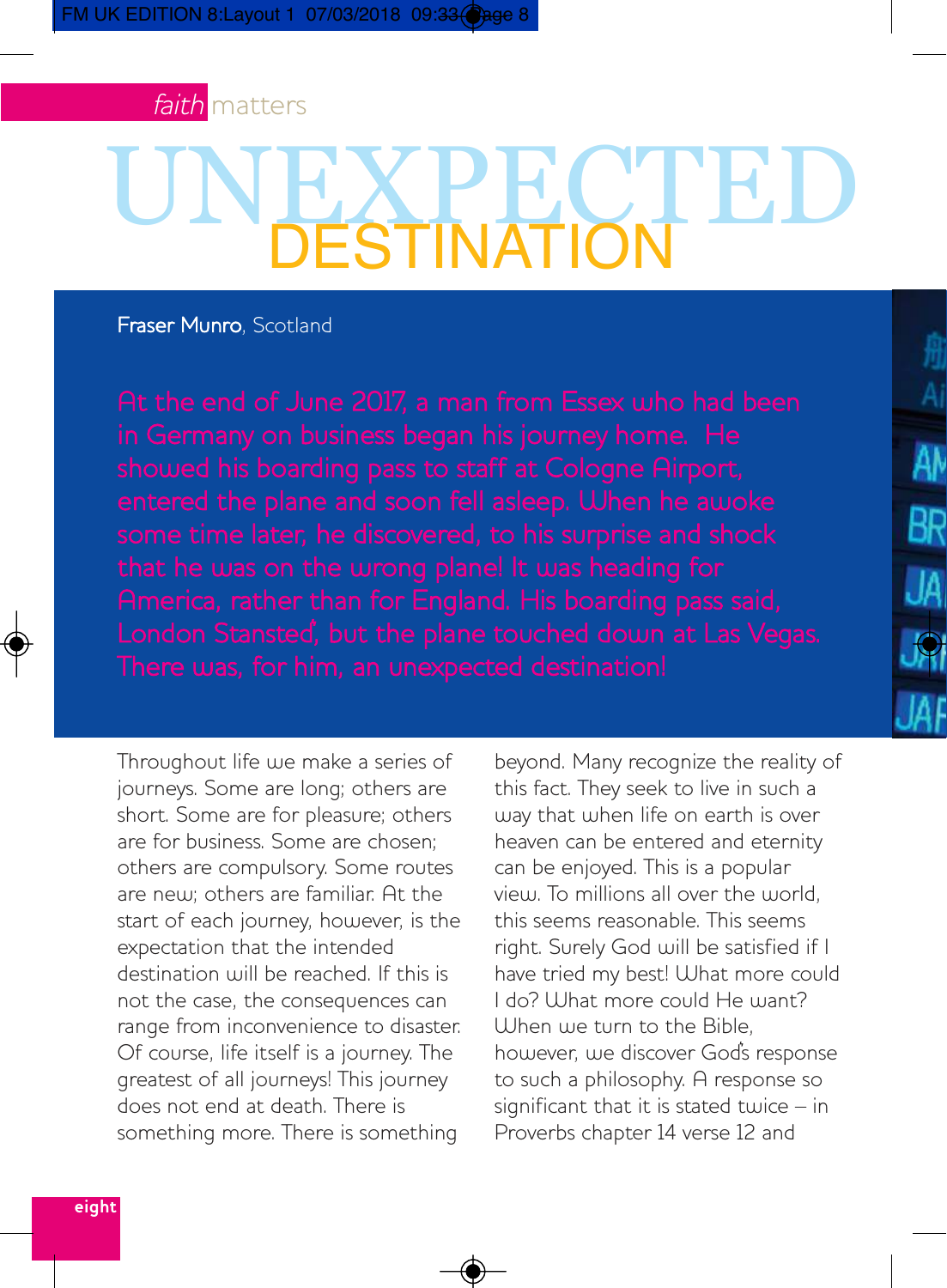Proverbs chapter 16 verse 25: There is a way which seemeth right unto a man, but the end thereof are the ways of death. The importance of this statement is immense! A way that is intended to lead to life, but a

D

at the world around us testifies of that. A look within our own hearts testifies of that. I le have fallen short of our own standards, let alone God's. All of us, without exception, are affected and afflicted by sin. Think



way that leads to death. A way that is expected to end in Heaven, but a way that ends in Hell. An unexpected and very unpleasant destination indeed! The man who boarded the wrong plane was eventually able to rectify his mistake, but Hell is a destination from which there can be no return! But why is this way that seems so right actually so wrong? Why will a good life not take me to heaven? Think of the sinfulness of the soul. A look into the Bible testifies of that, 'All have sinned', Rom. 3. 23. A look

of the holiness of the house. A house-owner is entitled to regulate entry. He is under no obligation to allow anyone and anything over the threshold. Our good is not good enough for God. Heaven is His dwelling-place and God has decreed: There shall in no wise enter into it anything that defileth, Rev. 21. 27. There is a city bright, Closed are its gates to sin.

Think of the demands of the dock. A number of years ago, a murder trial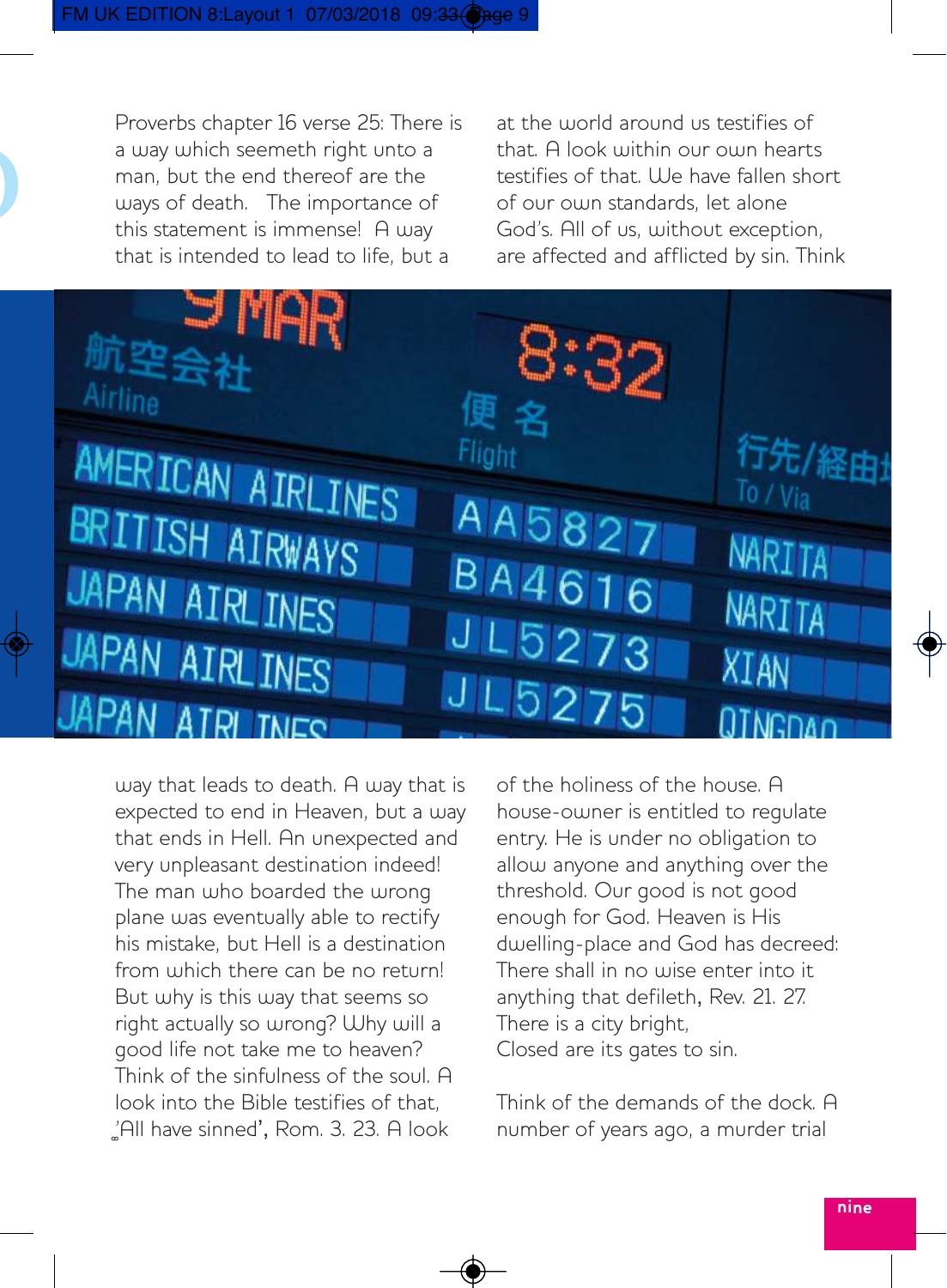#### faith

took place in Scotland. As a teenager, the accused had burst into a restaurant and shot dead a waiter. He had escaped from the scene and had managed to evade the authorities. He grew up, joined the army, rose through the ranks and was decorated for outstanding service in Iraq. Then justice caught up with him. He was arrested, charged and he then stood in the dock. He had undeniably done wrong, but could he not argue: Surely my good outweighs my bad? Such an argument was not made. Such an argument could not be made. Nor could an appeal be made for mercy. When a prisoner faces his judge, he cannot simply plead for forgiveness. If a crime is committed, consequences must flow. Justice demands that punishment must fall. Think of the cross of Christ. In Galatians chapter 2 verse 23, the apostle Paul makes this very point: If righteousness come by the law, then Christ died in vain. If I can work my way to heaven, then why did the Lord Jesus die? If I can get to heaven by my own efforts, then His death was needless, pointless and useless. Do you see how objectionable, how obnoxious, how offensive – to God – such a view is? In His life, the Lord Jesus declared: I am the way, John 14. 6. In His death, He opened up the way.

Christ died for our sins, 1 Cor. 15. 3. He took my place and bore the punishment my sins deserved. Two ways!

There is a way which seemeth right unto a man and there is a way which is right. The first is man's way: the second is Gód's way.

The first consists of the imperfect works of men: the second is centred in the perfect work of Christ. The first is characterized by trying: the second is characterized by trusting. The first will end in disaster: the second will end in delight. From the pages of the Old Testament, a plea, a prayer: O that they were wise, that they understood this, that they would consider their latter end, Deut. 32. 29. When you discover that you are on the wrong route, the best thing to do is change direction, and the best time to do it is as soon as possible. Consider your latter end. Where is the journey of life taking you? Avoid the ways of death. Instead, come to the Saviour. Depend upon Him; receive eternal life and the assurance of reaching the intended destination.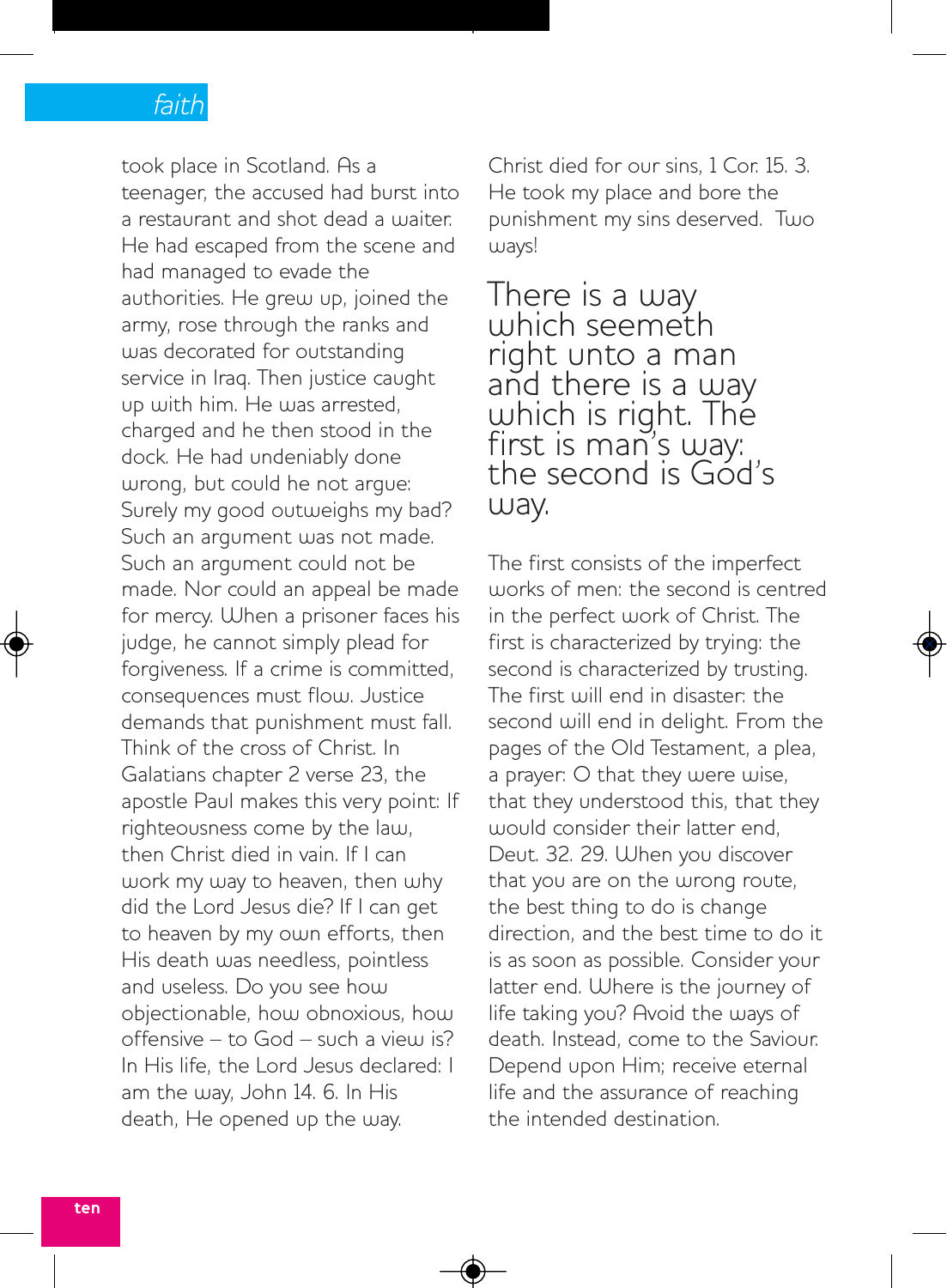### **friends** and followers

Jeremy Singer, Bridge of Weir, Scotland



Are you on Facebook? If you are, how many friends do you have? This depends on how often you accept friend requests. Are you on Twitter? If you are, how many people do you follow?

These are individuals you know and respect, people you want to hear from, people whose opinions you value. Lets forget about 21st-century social media for a moment. The concepts of friends and followers are as old as human society itself. We are friends with those we  $low$ e and  $un$  are followers of those we respect. A real friendship costs more than a seconds click. A real follower does more than a trivial retweet. Such meaningful relationships between human beings remind us of the deep and precious relationship that God wants us to have with Him.

To put it frankly, God became a man so we might be His friends and followers, John 1. 14. The Lord Jesus Christ, the Son of God, wants us to know Him and to trust Him. On the night before His death, the Lord Jesus said, Greater love hath no man than this, that a man lay down his life for his friends, John 15, 13. Ulhen He died on the cross at Calvary, the Lord Jesus made the ultimate friend request. He died for our sins, 1 Cor. 15. 3, so that we could know his forgiveness and reconciliation.

Although we are Gods enemies, Rom. 5. 10, the Lord Jesus died so we could become His friends. Just days after His resurrection, the Lord Jesus looked Peter in the eye and said, Follow me, John 21. 22. Jesus had issued this command to His friend Peter on several previous occasions. Despite Peter's failures, the Lord Jesus never gave up on him. If we confess our sins, he is faithful and just to forgive us our sins, 1 John 1. 9.

Following Jesus means leaving our old lifestyle behind. It demands obedience to Him. Ulho has the most friends on Facebook? Who has the largest number of followers on Twitter? Outside this virtual sphere of social media, the Lord Jesus claims millions of friends and followers across the world. Each individual person who wants to be a friend of Christ must trust Him and follow in a life of obedience to Him. In the 1930s, self-help trainer Dale Carnegie wrote a book called, How to win friends and influence people. This popular book is still in print today. It describes the characteristics a person should cultivate to gain respect from others. The Lord Jesus Christ went about things in an entirely different, but infinitely more effective, way. To win friends, He chose to lay down his life on the cross, John 15. 13. To influence people, He calls them to take up [their] cross and follow me, Matt. 16. 24.